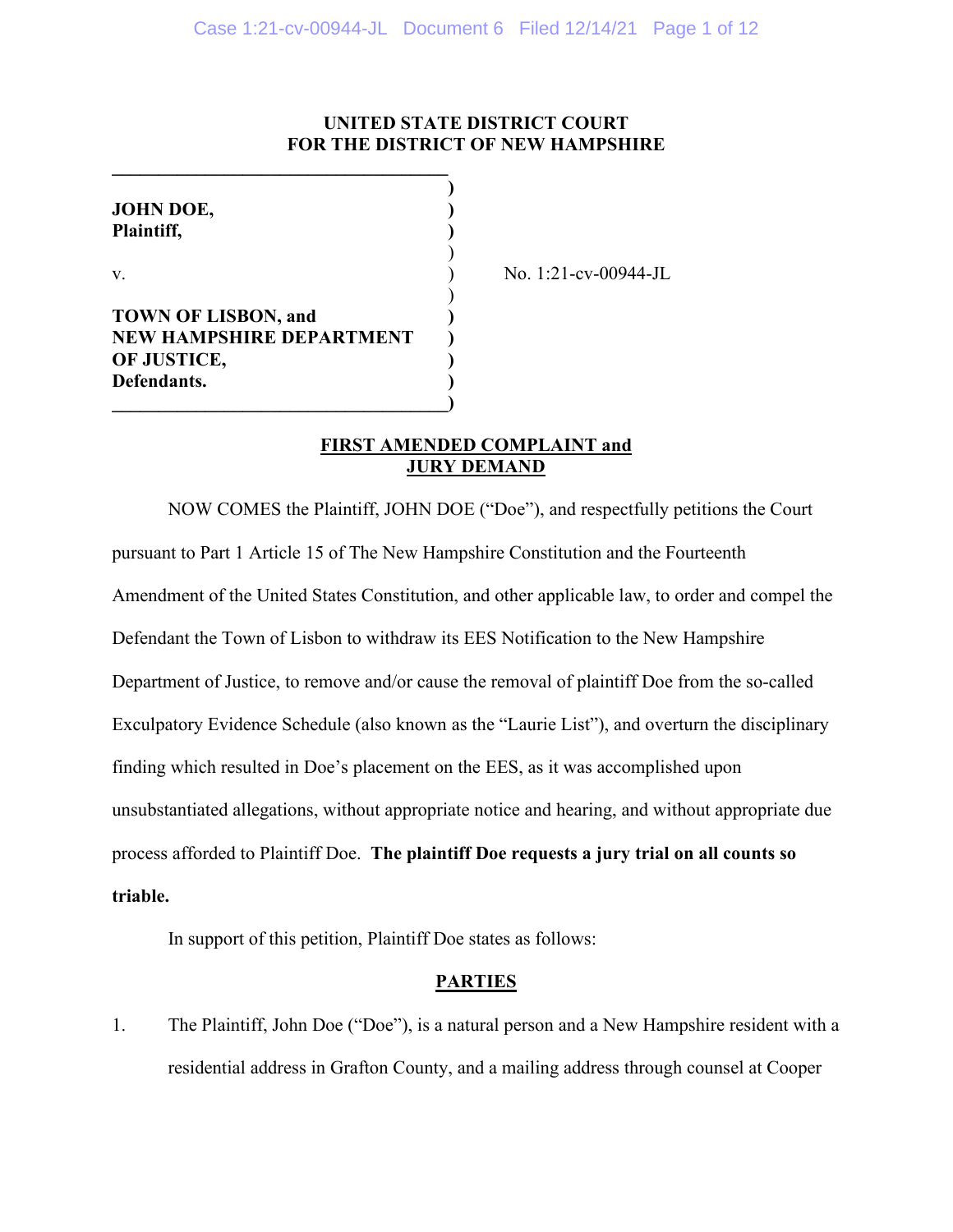Cargill Chant, P.A., 2935 White Mountain Highway, North Conway, NH 03860.

- 2. The Defendant, Town of Lisbon (the "Town"), is a municipal corporation with a principal place of business and mailing address of 46 School St, Lisbon, New Hampshire 03585.
- 3. The Defendant, New Hampshire Department of Justice ("NHDOJ"), is a division and agency of the State of New Hampshire, with an address and principal place of business at 33 Capitol Street, Concord, Merrimack County, New Hampshire 03301.

#### **JURISDICTION AND VENUE**

- 4. The State Court originally had personal jurisdiction over the parties and subject matter jurisdiction pursuant to RSA 491:7 and 498:12.
- 5. This Court has subject matter jurisdiction pursuant to 28 U.S.C. §§ 1331, 1367, and 1441.
- 6. Venue is and was appropriate in Grafton County, and New Hampshire, as the plaintiff and defendant are located in Grafton County, New Hampshire.
- 7. Venue is appropriate in this Court pursuant to 28 U.S.C. § 1391 et seq.

#### **FACTUAL BACKGROUND**

8. On or about March 30, 2009, the Plaintiff Doe was hired by the Town of Lisbon as a fulltime Police Patrolman.

#### Past Issues

- 9. Officer Doe's issues with the Department began when Officer Doe requested reimbursement for his ballistic vest, which the Department refused in 2011.
- 10. When Officer Doe's ballistic vest was at the end of its operational life in 2016, Officer Doe again asked for a ballistic vest at Town expense, which again was refused despite purchases for other officers (including the Chief). When Officer Doe complained about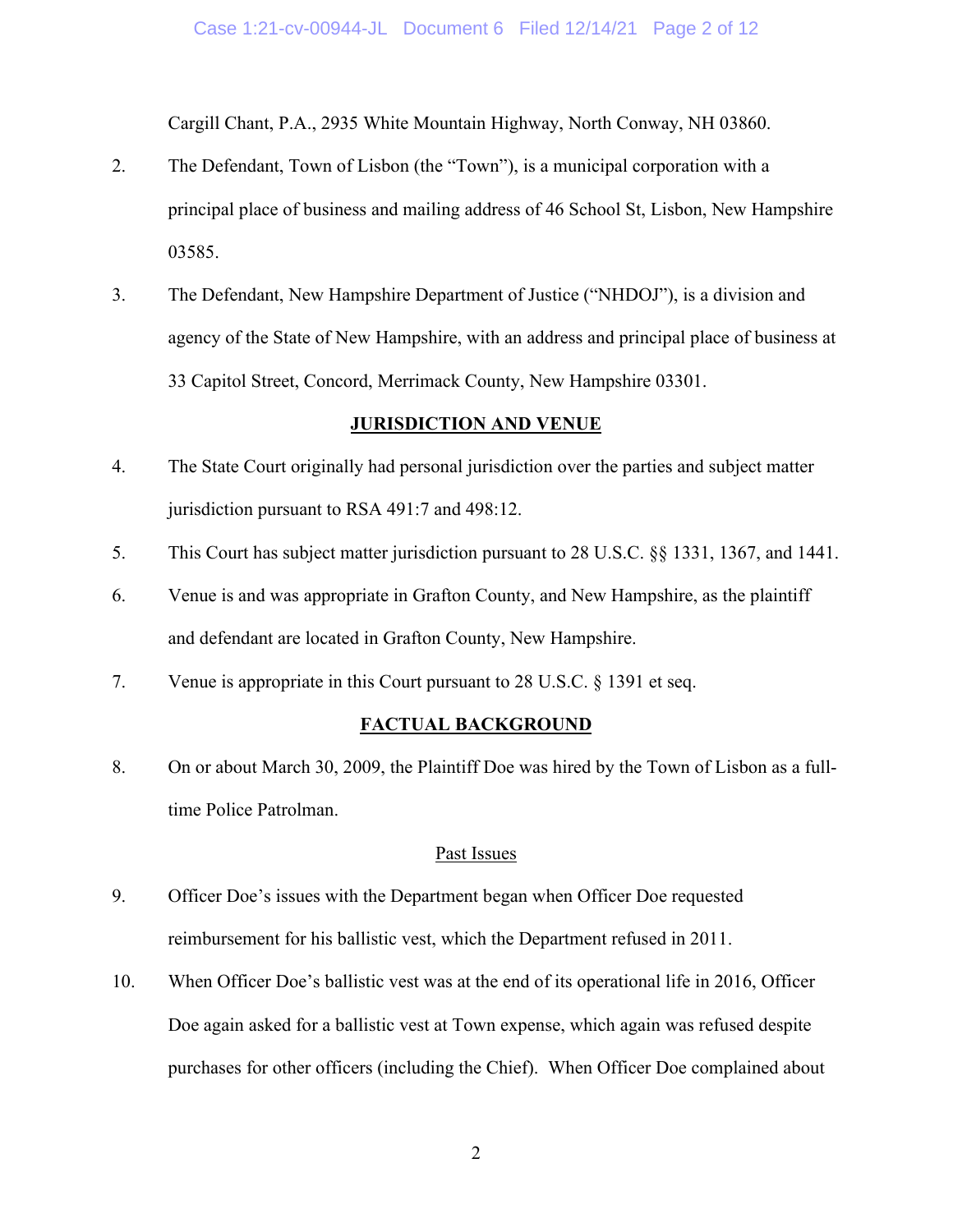the vest issue, he was disciplined.

11. Officer Doe only received a new ballistic vest after retaining counsel, and making demand through counsel.

#### Current Issue

- 12. Generally, RSA 106-L:6, VII and IX requires police officers to pass a fitness test every three (3) years.
- 13. Standard operating procedure, practice, and custom, allowed police officers in the Town of Lisbon (and elsewhere in New Hampshire) to perform their fitness test with nearby police departments to allow better availability.
- 14. Accordingly, on October 15, 2020, Officer Doe conducted his fitness test with the Chief of the Bethlehem Police Department.
- 15. Officer Doe passed his fitness test, and submitted the form signed by the Bethlehem PD Chief to the State of New Hampshire Police Standards and Training Council ("Council").
- 16. On October 21, 2020, the Council sent officer Doe a letter verifying receipt, compliance with the requirements, and noting that Officer Doe would next need to test in 2023. This letter was carbon copied to Chief Benjamin Bailey of the Lisbon Police Department.
- 17. In response, Chief Bailey contacted the Council and invalidated Officer Doe's passing test, despite the procedure, practice, and custom allowing an off-site test.
- 18. On or about December 4, 2020, Plaintiff Doe received both a Verbal Warning and a Written Warning for failure to perform a physical fitness test, despite Plaintiff Doe's prior passing fitness test with the Bethlehem Chief, and the procedure, practice, and custom allowing the same.
- 19. On the same day, Plaintiff Doe also received a warning about failing to turn off lights.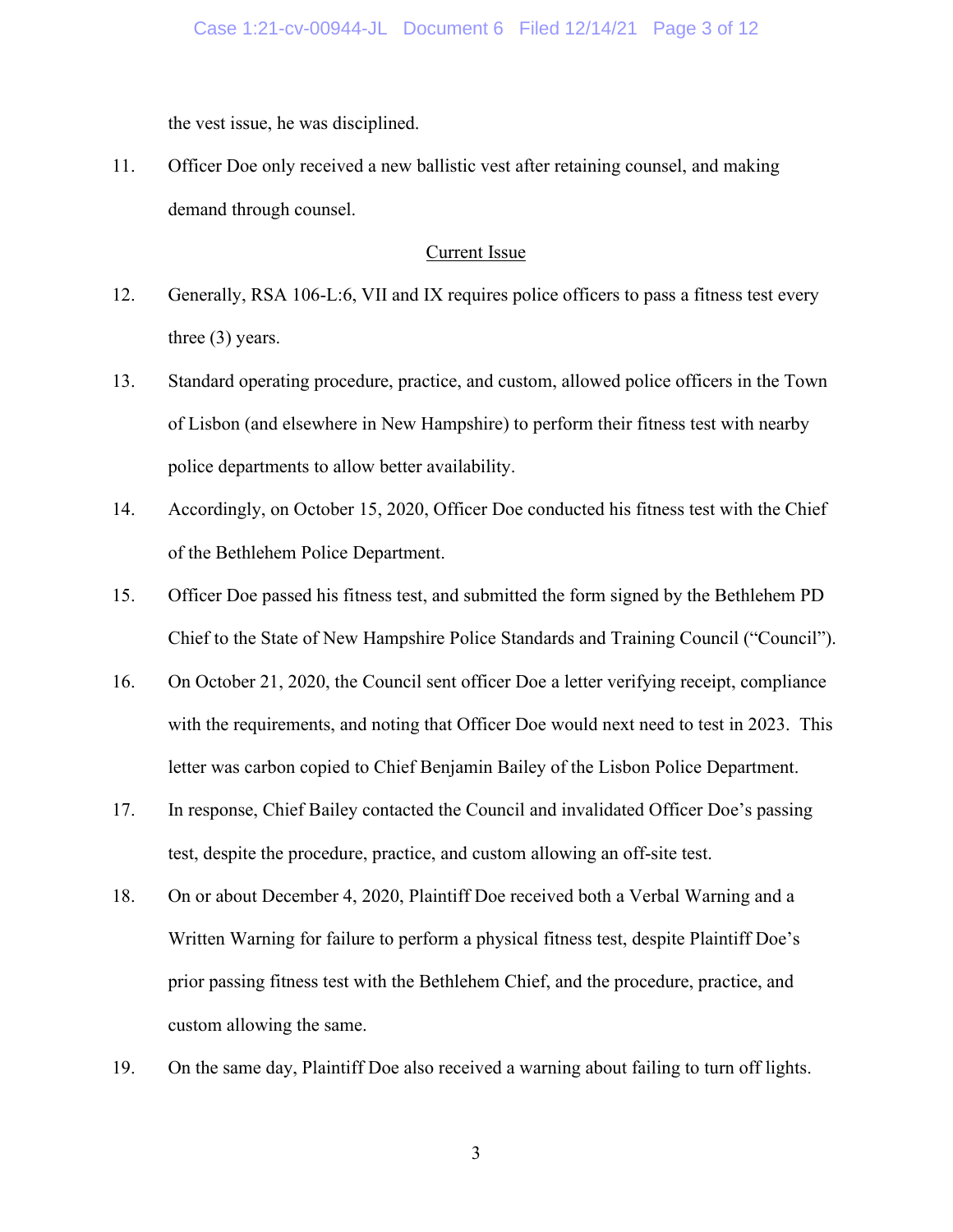On or about December 9, 2020, Plaintiff Doe received a letter from Chief Bailey stating he was being placed on Paid Administrative Leave pending an "internal investigation."

- 20. Plaintiff Doe fully cooperated with the internal investigation.
- 21. On or about December 14, 2020, Plaintiff Doe received a letter from the Council indicating that his approval was withdrawn and he needed to perform another physical fitness test, upon information and belief because of the actions of Chief Bailey.
- 22. On December 22, 2020, Plaintiff Doe was interviewed.
- 23. On or about January 5, 2021, Plaintiff Doe received a letter from Chief Bailey indicating that he was recommending disciplinary action to the Board of Selectmen, up to and including termination.
- 24. The same day, Plaintiff Doe received a notification that his certification as a police officer was being suspended.
- 25. On January 11, 2021, Plaintiff Doe met with the Selectmen in non-public session.
- 26. On or about January 14, 2021 the Plaintiff Doe was terminated as a police officer, and received a letter of termination from the Town of Lisbon.
- 27. On the same day, Chief Bailey sent a letter to the Criminal Justice Bureau of the NHDOJ, entitled "**EES NOTIFICATION**", and indicating that a "determination has been made that [Plaintiff Doe] has engaged in conduct that may be subject to disclosure pursuant to *Brady v. Maryland*, 373 U.S. 83 (1963) and *State v. Laurie*, 139 N.H. 325 (1995)." (the "EES Notification").
- 28. Subsequent to his termination and the EES Notification, Doe learned that the Town or its designee had conducted an Internal Administrative Investigation ("IAI"), issued an IAI Report, and had based its decision to terminate DOE and issue the EES Notification was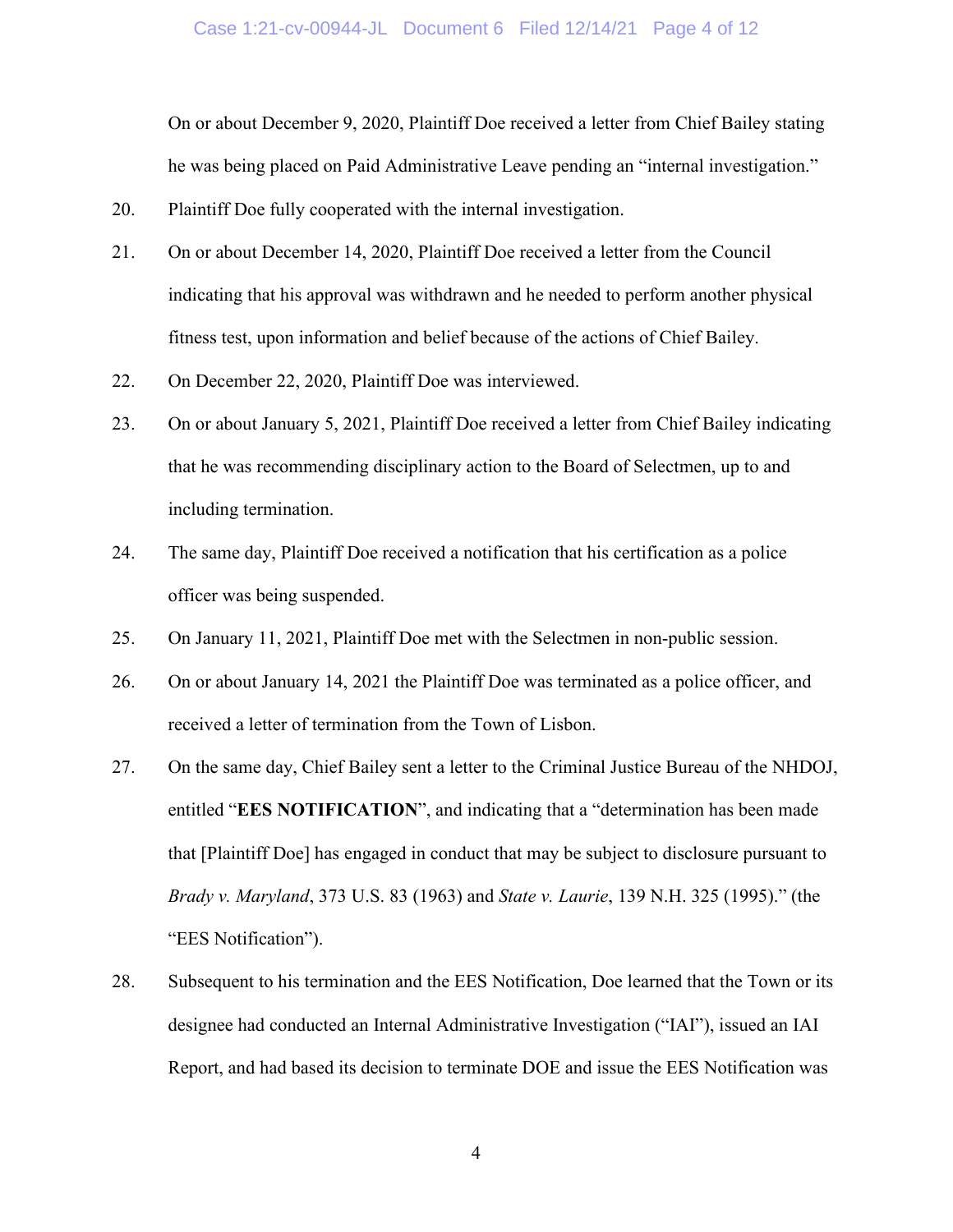made on the basis of the IAI.

- 29. At no time prior to his termination or the issuance of the EES Notification had Doe been informed of the IAI, or provided a copy of the IAI Report which formed the basis for his termination and the EES Notification.
- 30. Upon information and belief, the NHDOJ maintains a statewide so-called EES or Exculpatory Evidence Schedule, formerly known as the "Laurie List", which consists of a spreadsheet of police officers regarding whom such EES Notifications have been issued.
- 31. EES notification, and placement and maintenance of a police officer upon the EES, each have a substantially detrimental effect on the career and livelihood of any such police officer, whether such placement was warranted or not, including without limitation additional difficulties in obtaining a job in law enforcement.
- 32. Chief Bailey's EES Notification, and placement and maintenance of Plaintiff Doe upon the EES each have, and is likely to have in the future, a substantially detrimental effect on Plaintiff Doe's career and livelihood, including without limitation additional difficulties in obtaining a job in law enforcement.
- 33. At no time prior to the EES Notification had Plaintiff Doe been notified that any investigation, his interview, or his meeting with the Board of Selectmen, could potentially result in an EES Notification or his inclusion on the EES.
- 34. Plaintiff Doe was not given or offered any opportunity to appeal such a finding prior to the EES Notification being sent to NHDOJ.
- 35. Plaintiff Doe was not given the opportunity to assess or question his accusers, which testimony formed the basis of the determination underlying the EES Notification.
- 36. Plaintiff Doe asserts that the basis for the EES Notification was not based upon fact, and

5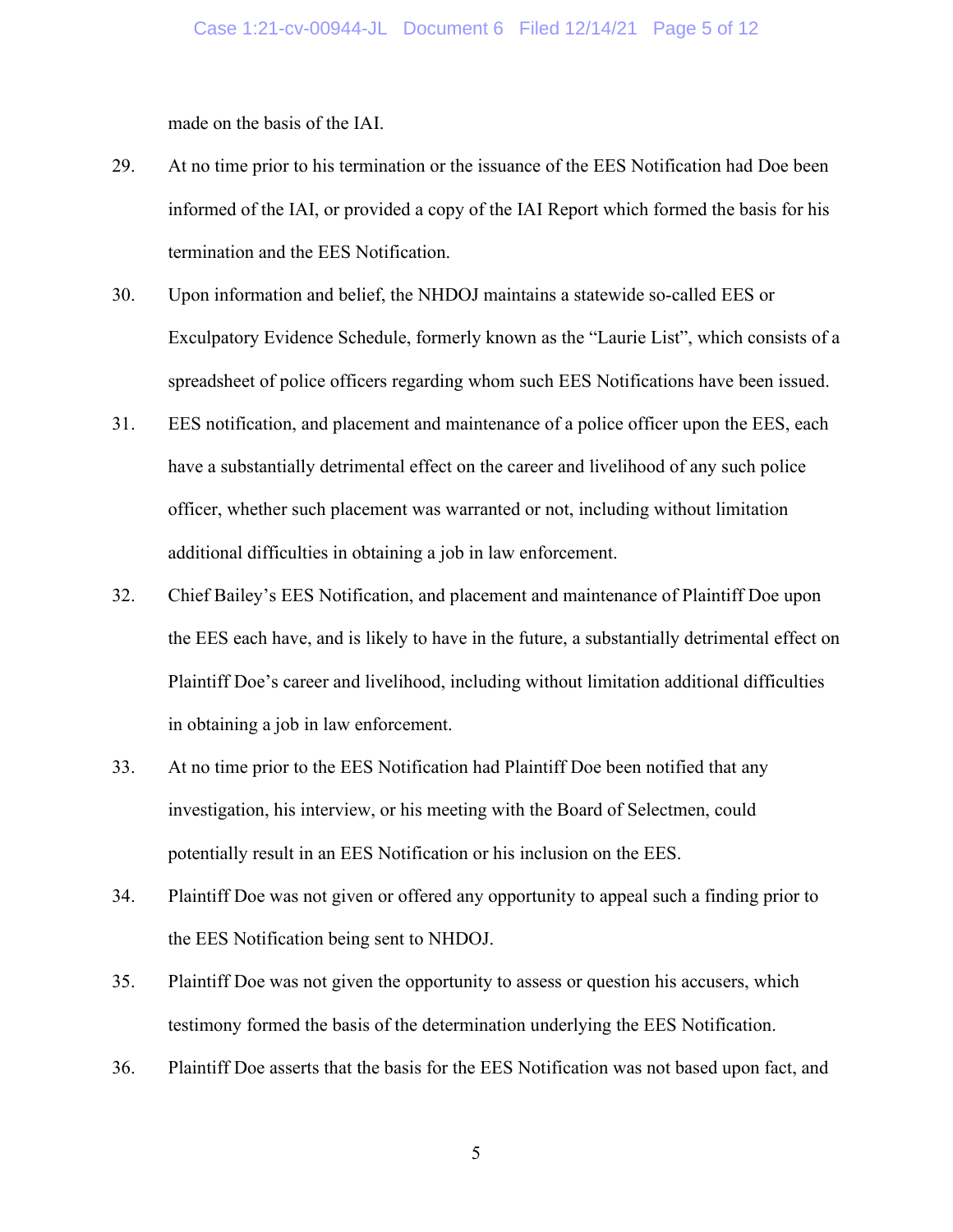therefore is unfounded and cannot be sustained.

- 37. Moreover, Plaintiff Doe asserts that if he was given the opportunity to question witnesses and appeal, the basis for the EES Notification would not be sustained.
- 38. Plaintiff Doe further asserts that even if even if the findings underlying the EES Notification were sustained, the actions alleged are not sufficient for an EES Notification or inclusion on the EES. In other words, the alleged underlying conduct is not potentially exculpatory.
- 39. Plaintiff Doe asserts that the EES Notification was accomplished not based upon fact but because of the personal bias of the Chief against Plaintiff Doe, and in retaliation for complaints that he has made in the past.
- 40. The Plaintiff Doe's ability to secure future employment in the law enforcement field has been severely hindered by his addition to the EES, will cause undue damage to his reputation, and is in direct violation of his constitutional civil rights, including without limitation his substantive and procedural due process rights.

# **CLAIMS FOR RELIEF**

# COUNT I VIOLATION OF PROCEDURAL DUE PROCESS

- 41. The Plaintiff repeats and realleges the facts set forth in the previous Paragraphs as if fully set forth herein.
- 42. The actions of the Town of Lisbon and its Chief of Police and each of them, including without limitation the EES Notification with intent that Plaintiff Doe be placed on the EES a/k/a Laurie List, without notice, without a hearing where Plaintiff Doe knew in advance that EES Notification was a potential outcome, without a decision by a neutral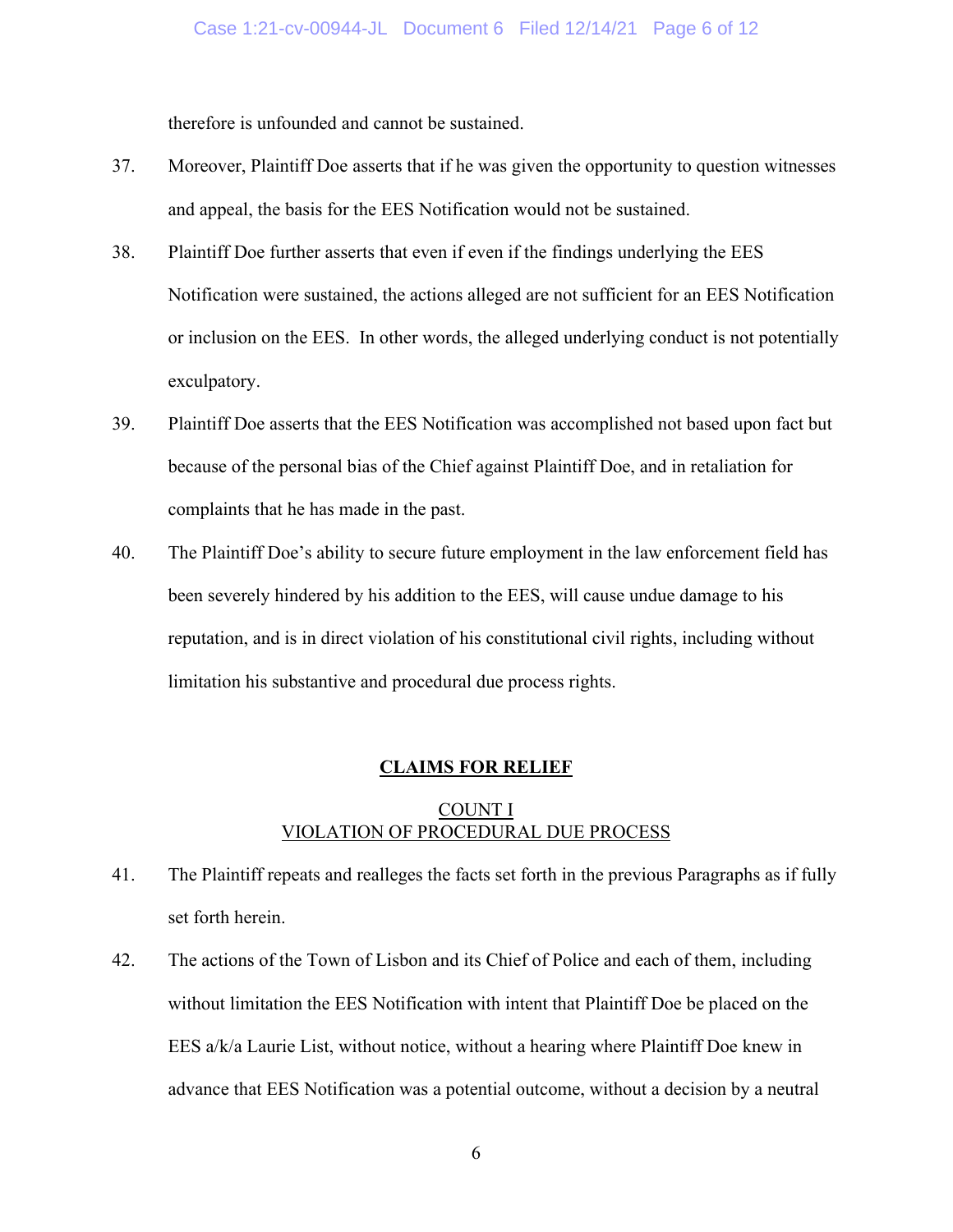decisionmaker, without any ability to appeal, and upon assertions of fact which are not potentially exculpatory, were a violation of the Plaintiff Doe's procedural due process rights afforded to him by the Fifth and Fourteenth Amendments to the United States Constitution, and the New Hampshire Constitution.

- 43. Additionally and alternatively, the actions of the NHDOJ, including without limitation accepting the plaintiff for placement upon the EES, and in fact placing plaintiff on the EES, under the circumstances as outlined herein, were a violation of the Plaintiff Doe's procedural due process rights afforded to him by the Fifth and Fourteenth Amendments to the United States Constitution, and the New Hampshire Constitution.
- 44. Alternatively and/or in addition, the rules, regulations, policies, procedures, customs, and/or usage of the defendant(s) which allowed or directed the EES Notification under these circumstances were and are a violation of the Plaintiff Doe's procedural due process rights afforded to him by the Fifth and Fourteenth Amendments to the United States Constitution, and the New Hampshire Constitution.
- 45. As a direct and proximate result of such violations, the Plaintiff Doe has been caused to and continues to suffer damages.
- 46. Pursuant to the Fifth and Fourteenth Amendments to the United States Constitution, the New Hampshire Constitution, 42 U.S.C. § 1983, 42 U.S.C. § 1983, and Title 42 generally, the Plaintiff Doe is entitled to damages, attorneys' fees, and injunctive relief, including without limitation withdrawal of the EES Notification and removal from the EES, as against the defendants, and each of them.

## COUNT II VIOLATION OF SUBSTANTIVE DUE PROCESS

47. The Plaintiff repeats and realleges the facts set forth in the previous Paragraphs as if fully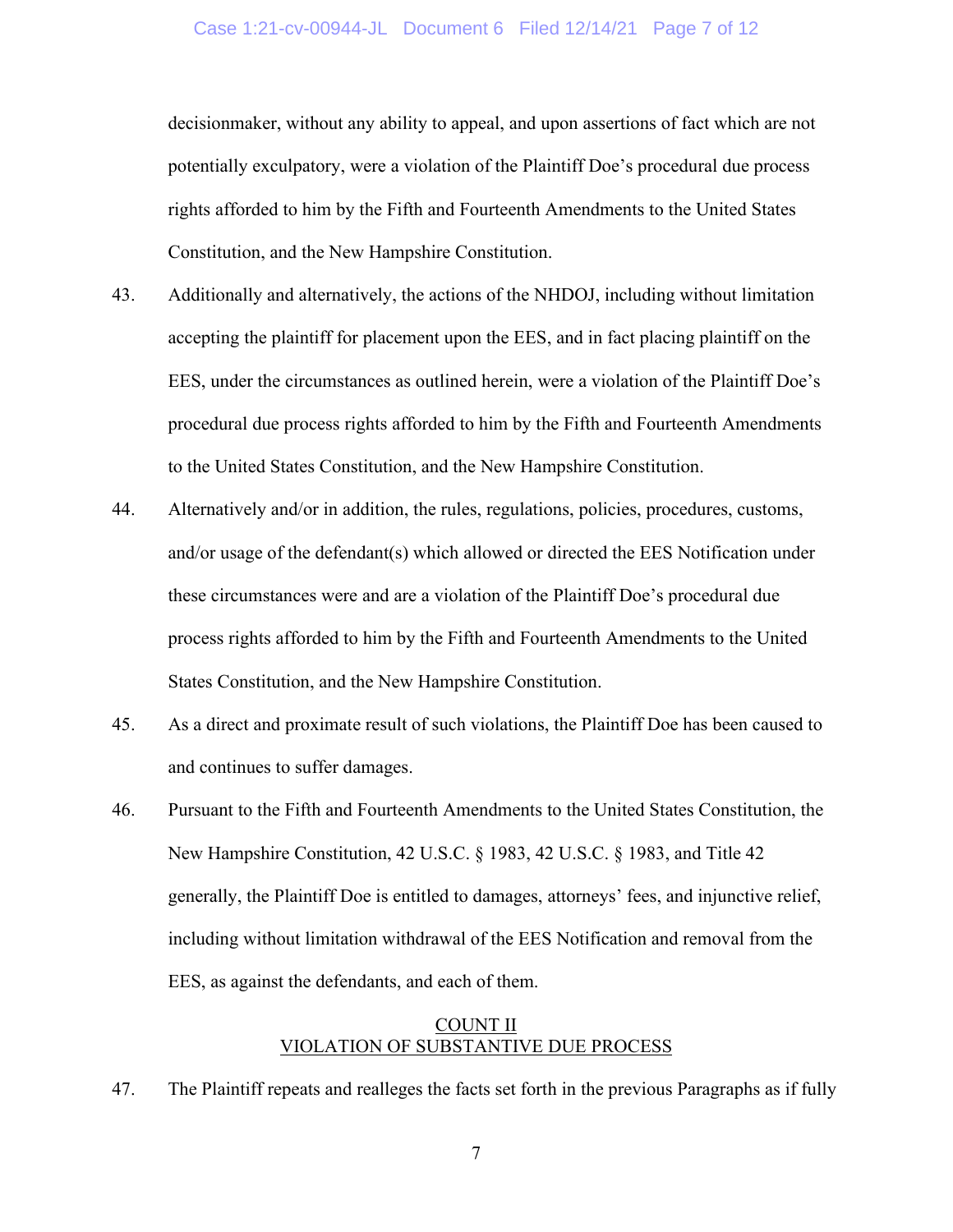set forth herein.

- 48. The actions of the Town of Lisbon and its Chief of Police and each of them, including without limitation the EES Notification with intent that Plaintiff Doe be placed on the EES a/k/a Laurie List, was a violation of the Plaintiff Doe's substantive due process rights afforded to him by the Fifth and Fourteenth Amendments to the United States Constitution, and the New Hampshire Constitution, namely plaintiff Doe's right to work.
- 49. Additionally and alternatively, the actions of the NHDOJ, including without limitation accepting the plaintiff for placement upon the EES, and in fact placing plaintiff on the EES, under the circumstances as outlined herein, were a violation of the Plaintiff Doe's procedural due process rights afforded to him by the Fifth and Fourteenth Amendments to the United States Constitution, and the New Hampshire Constitution.
- 50. Alternatively and/or in addition, the rules, regulations, policies, procedures, customs, and/or usage of the defendant(s) which allowed or directed the EES Notification under these circumstances were and are a violation of the Plaintiff Doe's procedural due process rights afforded to him by the Fifth and Fourteenth Amendments to the United States Constitution, and the New Hampshire Constitution.
- 51. As a direct and proximate result of such violations, the Plaintiff Doe has been caused to and continues to suffer damages.
- 52. Pursuant to the Fifth and Fourteenth Amendments to the United States Constitution, the New Hampshire Constitution, 42 U.S.C. § 1983, 42 U.S.C. § 1983, and Title 42 generally, the Plaintiff Doe is entitled to damages, attorneys' fees, and injunctive relief, including without limitation withdrawal of the EES Notification and removal from the EES, as against the defendants, and each of them.

8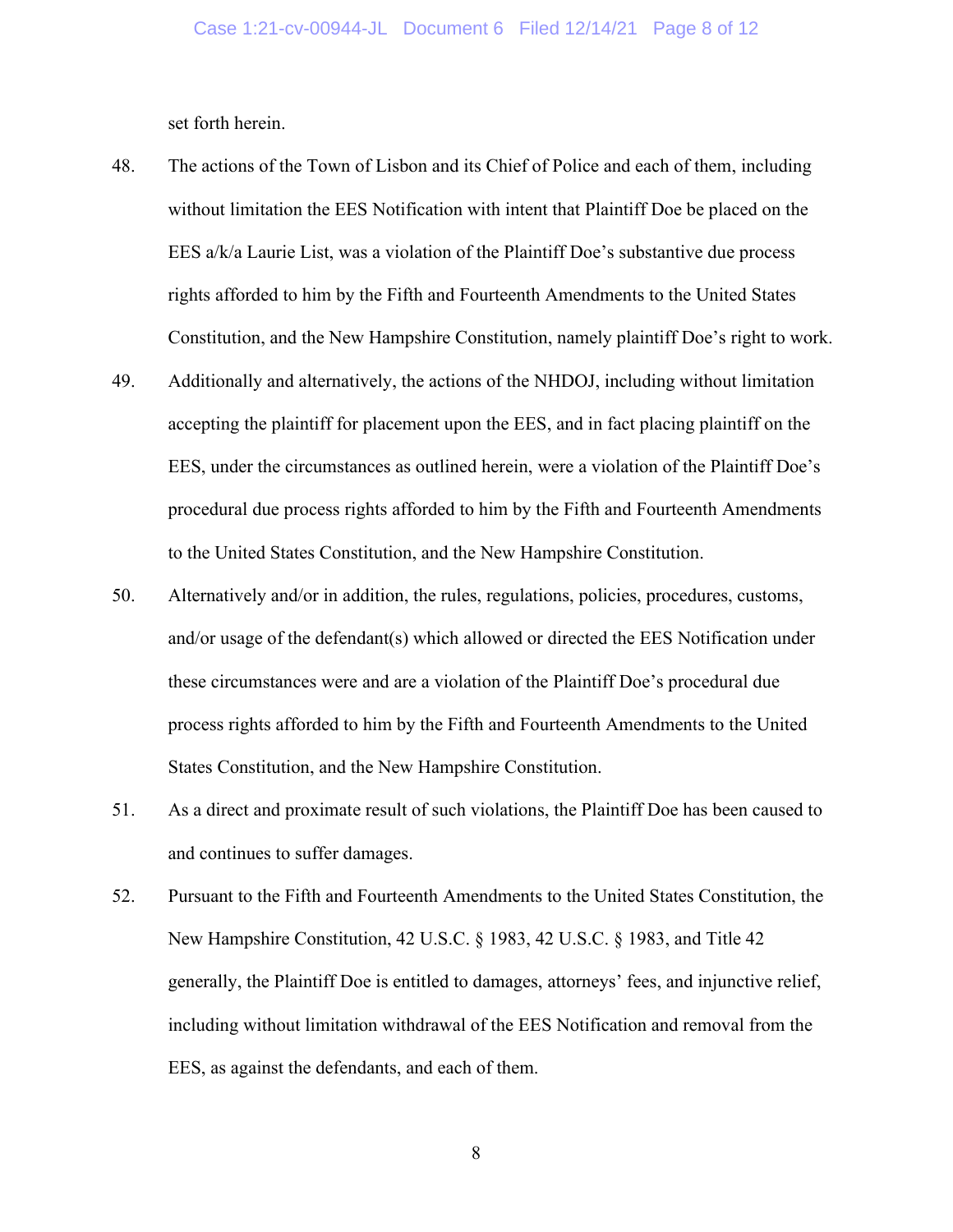# COUNT III DECLARATORY RELIEF

- 53. The Plaintiff repeats and realleges the facts set forth in the previous Paragraphs as if fully set forth herein.
- 54. The plaintiff claims a present legal and equitable right to removal from the EES, as against the defendants, and each of them, who claim adversely to such right.
- 55. Based upon the facts and circumstances as asserted herein, the plaintiff is entitled, pursuant to RSA 491:22 and other law, to a declaratory judgment and decree that he should not and shall not be maintained upon the EES.

# COUNT IV WRIT OF MANDAMUS

- 56. The Plaintiff repeats and realleges the facts set forth in the previous Paragraphs as if fully set forth herein.
- 57. Based upon the facts and circumstances as asserted herein, the plaintiff was improperly added to, and is being improperly maintained upon, the EES.
- 58. Based upon the facts and circumstances as asserted herein, the plaintiff is entitled to a writ of mandamus and decree compelling the defendants, and each of them, to remove plaintiff from the EES.

# COUNT V LIBEL, SLANDER, AND DAMAGE TO REPUTATION – AGAINST TOWN ONLY

- 59. The Plaintiff repeats and realleges the facts set forth in the previous Paragraphs as if fully set forth herein.
- 60. The basis for the EES Notification and the statements within the EES Notification made by the defendant, are, and were, untrue statements about Plaintiff, purporting to be fact.
- 61. The EES Notification was a publication of such untrue, libelous, and defamatory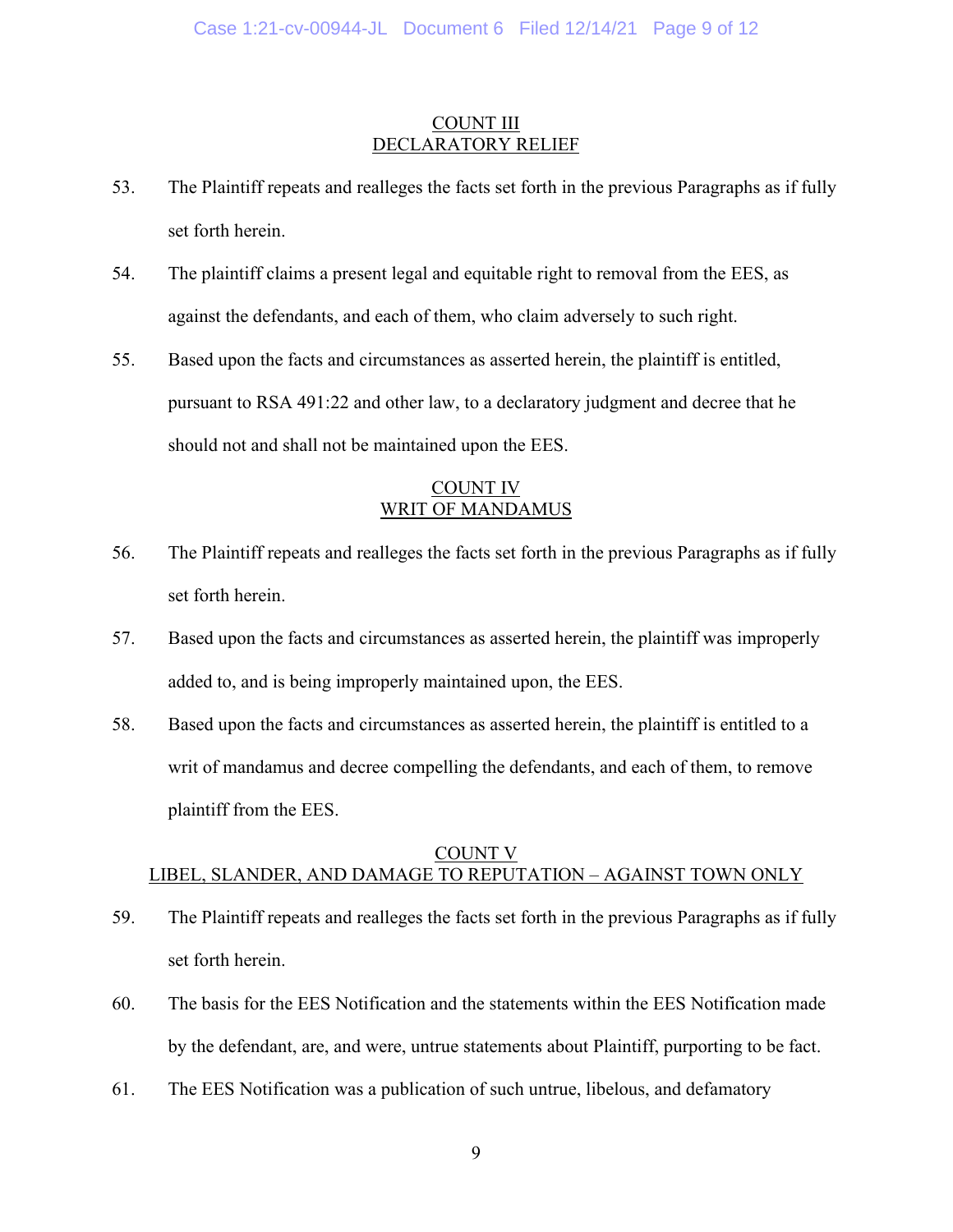statement.

- 62. Such untrue, libelous, and defamatory statements have caused and are continuing to cause injury and damage to the plaintiff and his reputation.
- 63. The Town and Chief knew or should have known that the EES Notification and the statements within the EES Notification were untrue, and would cause the plaintiff harm, at the time such statements were made.
- 64. At all times relevant, the Town employed the Chief, and is vicariously liable for his actions as outlined herein.
- 65. The plaintiff is entitled to an award of damages against the Town in the amount of his damages suffered as a result of the untrue, libelous, and slanderous statements.

# COUNT VI ATTORNEY'S FEES – AGAINST TOWN ONLY

- 66. The Plaintiff repeats and realleges the facts set forth in the previous Paragraphs as if fully set forth herein.
- 67. The violations of the Defendant herein are clear and unmitigated.
- 68. Accordingly, the Plaintiff was forced to file this lawsuit to establish, protect, and secure his clearly defined and established rights.
- 69. The Plaintiff is entitled to an award of the attorneys' fees and costs expended to this matter.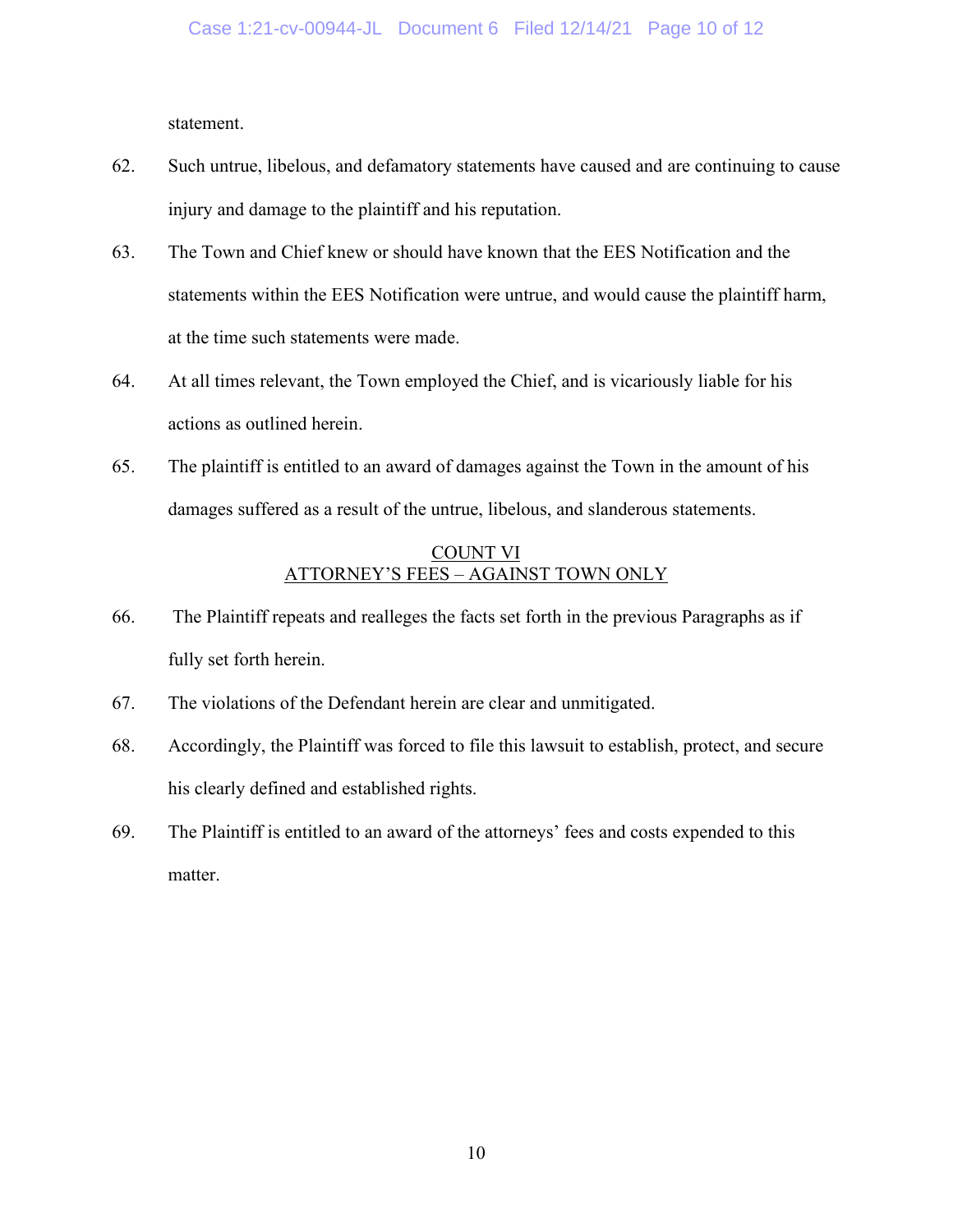#### **DEMAND FOR JURY TRIAL**

The Plaintiff respectfully request a trial by jury on all counts and issues so triable.

# **PRAYER FOR RELIEF**

WHEREFORE, the Plaintiff respectfully requests that this Court enter an order and judgment:

- A. Compelling the defendant to withdraw its EES Notification;
- B. Overturning the decision of the Town and finding that the plaintiff did not engage in the conduct that resulted in the EES Notification;
- C. Declaring that the alleged underlying misconduct is not potentially exculpatory;
- D. Declaring and compelling that the Plaintiff Doe be removed from the EES a/k/a Laurie List;
- E. Granting permanent injunctive relief compelling the defendant Town to withdraw its EES Notification and all defendant to remove Doe from the EES a/k/a Laurie List;
- F. Enter an award to the Plaintiff of his damages as against the defendants, and each of them;
- G. Enter an award to the Plaintiff and against the Town of his reasonable attorneys' fees and other costs; and
- H. Grant such further relief as is just and equitable.